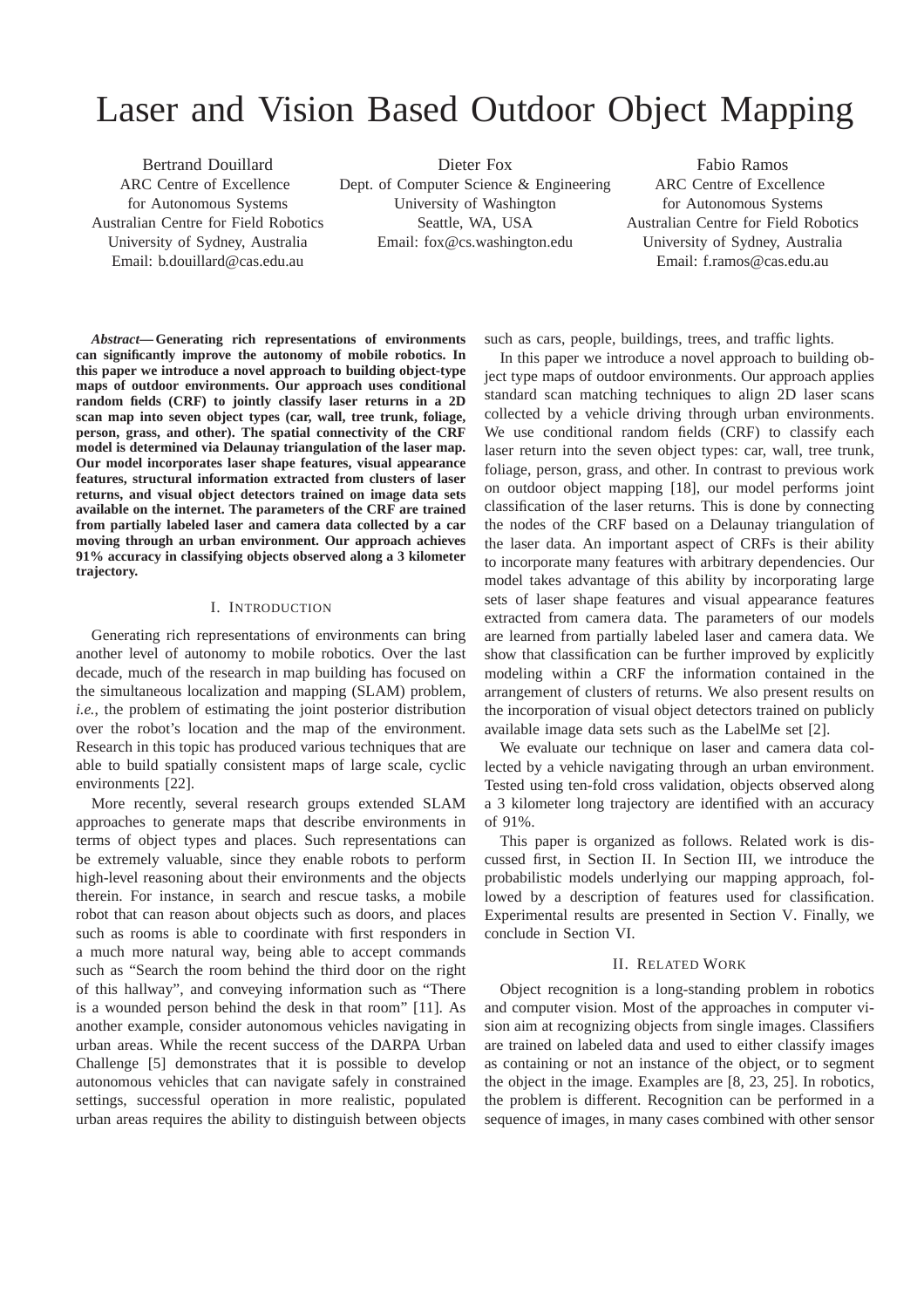modalities. Alternatively, object recognition can be required on a full map, as addressed in this paper.

Within the robotics community, recent developments have created representations of the environment integrating more than one sensor modality. In [17], a 3D laser scanner and loop closure detection based on photometric information are brought together into the Simultaneous Localization and Mapping (SLAM) framework. This approach does not generate a semantic representation of the environment which can be obtained from the same multi-modal data using the approach proposed here.

In [20], a robust landmark representation is created by probabilistic compression of high-dimensional vectors containing laser and camera information. This representation is used in a SLAM system and updated on-line when a landmark is reobserved. However, it does not reason about landmark classes and therefore does not support the higher-level object detection described in this work.

Object recognition based on laser and video data has been demonstrated in [15]. Using a sum rule, this approach combines the outputs of two classifiers, each of them being assigned to the processing of one type of data. More recently, Posner and colleagues combine 3D laser range data with camera information to classify surface types such as brick, concrete, grass, or pavement in outdoor environments [18, 19]. The authors classify each laser scan return independently which can disregard important neighborhood information. As other researchers have shown, classification results can be improved by jointly classifying laser beams using techniques such as associative Markov networks [24] or conditional random fields [7].

In [3], a Markov Random Field is used to segment objects from 3D laser scans. The model is trained discriminatively using a max-margin objective function. The features used were simple geometric features capturing plane properties of groups of points. The authors considered four classes: ground, building, tree and shrubbery. Friedman and colleagues introduced Voronoi Random Fields, which generate semantic place maps of indoor environments by labeling the points on a Voronoi graph of a laser map using conditional random fields [10].

The key contribution of this paper is a methodology to build maps of objects in which accurate classification is achieved by exploiting the ability of CRFs to represent spatial correlations and to model the structural information contained in clusters of laser returns.

# III. MAPPING IN CONDITIONAL RANDOM FIELDS

To augment geometric maps with semantic information, we have developed three approaches corresponding to three different models. All these models are based on the framework provided by conditional random fields. Before describing how these models are built from laser and camera data, we provide background on learning and inference in conditional random fields.

# *A. Conditional Random Fields*

Conditional random fields (CRF) are undirected graphical models developed for labeling sequence data [12]. CRFs directly model p(x|z), the *conditional* distribution over the hidden variables x given observations z. In our framework, x is the set of object types to be estimated, a hidden state being instantiated for each laser return. The observations z correspond to shape and appearance features extracted from laser and vision data, respectively. A CRF can be formulated as follows:

$$
p(\mathbf{x}|\mathbf{z}) = \frac{1}{\mathbf{Z}} \exp\left(w_A \sum_i A(x_i, \mathbf{z}) + w_I \sum_e I(x_e, x_{e'}, \mathbf{z})\right) \tag{1}
$$

Here, the term  $1/Z$  is a normalization factor. The functions A and I are the association and interaction potentials, respectively. In our framework, an association potential A is instantiated as a logitboost classifier [9] and estimates the object type of node  $x_i$  using the set of observations z but does not take into account information contained in the structure of the neighborhood. An interaction potential  $I$  is a function associated to each edge  $e$  of the CRF graph, where  $x_e$  and  $x_{e'}$ are the nodes connected by edge e. Intuitively, interaction potentials measure the compatibility between neighboring nodes and act as smoothers by correlating the estimation across the network.

In our system, the first step of the CRF training is learning the logitboost classifier  $A$  which is performed as in [7]. The second step of the learning consists in finding optimal values for the set of weights  $w_A$  and  $w_I$  based on a labeled data set. Depending on the connectivity structure of the network to be trained, the system uses exact or approximate learning techniques. For non-cyclic networks, the systems uses a Maximum Likelihood approach since inference can be performed exactly. For networks containing cycles, the system uses the approximate version of this technique which is known as Maximum Pseudo-Likelihood learning [4].

Since the values of the local potential function A are obtained as the output of a logitboost classifier, our approach for training can be seen as an extension of boosting to structured classification tasks. As a result, this approach is very flexible and powerful. It not only learns the weights of the potentials, but also selects the subset of dimensions in the observation vectors z which are useful for classification [10, 13].

In this work, the maximum pseudo-likelihood learning is slightly extended in such a way that the labels of neighbor nodes are not required, allowing training to be performed on partially labeled data. This is achieved by optimizing the pseudo-likelihood written as:

$$
pl(\mathbf{x}|\mathbf{z}) = \prod_{i=1}^{N} p(x_i | MB(x_i), z) \propto \prod_{i=1}^{N} \exp(w_A A(x_i, \mathbf{z}))
$$

$$
\prod_{k \in MB(x_i)} \exp(w_I I(x_i, x_k, \mathbf{z}) + w_A A(x_k, \mathbf{z}))
$$

where the last equation is obtained by breaking the exponential in Eq. 1 into two terms (the full derivation is not given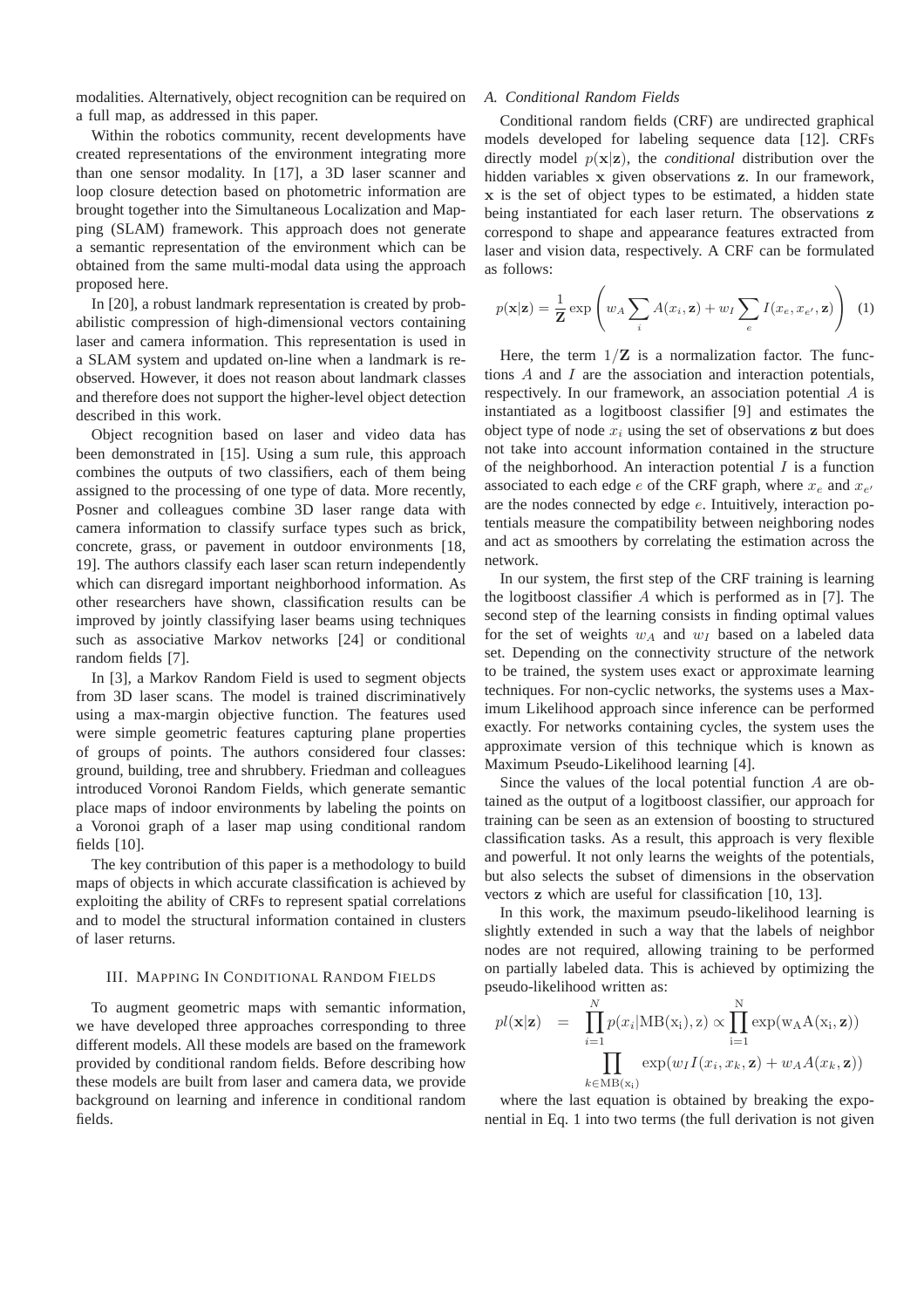here due to space constraints). N refers to the number of nodes in the network and  $MB(x_i)$  is the Markov blanket of node  $x_i$ . The parameters to be adjusted to find the maximum value of the pseudo-likelihood are  $w_A$  and  $w_I$ . In this formulation, the usually required neighbor labels are replaced by the estimated distribution over the neighbor's label:  $\exp(w_A A(x_k, \mathbf{z}))$ . Via this formulation, the learning algorithm can use the unlabeled nodes in the neighborhood of each labeled node and be performed on partially labeled data.

Inference in CRFs estimates either the marginal distribution of each hidden variable  $x_i$  or the most likely configuration of all hidden variables x (*i.e.*, MAP estimation), based on their joint conditional probability (Eq. 1). We solve both tasks using belief propagation (BP) for non-cyclic networks. For cyclic networks, we use the approximate version of BP called Loopy Belief Propagation (loopy BP) [16].

# *B. From Laser Scans to Conditional Random Field*

The input to our system is a collection of spatially aligned laser scans obtained by performing scan matching with the iterative closest point (ICP) algorithm  $[27]$ <sup>1</sup>. In this section, we present three types of CRFs which will be compared in order to better understand how to model the spatial correlations in a semantic map. We show how the three different models can be instantiated from aligned laser data and indicate which learning and inference techniques are used in each case. For these three networks, the hidden state for each node ranges over the seven object types: car, trunk, foliage, people, wall, grass, and other (any other object type).

*1) Delaunay CRF:* In this first type of network, each laser return is instantiated as one node in the CRF. The connections between the nodes are found using the Delaunay triangulation procedure [6] which efficiently finds a triangulation with nonoverlapping edges. The system then removes links which are longer than a pre-defined threshold (50 cm in our application) since distant nodes are not likely to be strongly correlated. The resulting network is displayed as a set of blue edges in Fig. 2.

Since a Delaunay CRF contains cycles, training and inference are performed with maximum pseudo-likelihood and loopy BP, respectively.

*2) Delaunay CRF with link selection:* Generally speaking, structured classification as performed by CRFs is expected to improve on local classification since independence is not assumed, *i.e.*, neighborhood information is modelled through interaction potentials. However, as illustrated by the experimental results, the first type of CRF previously described does not improve on local classification. A too coarse modelling of the spatial correlations is responsible for this result. The term  $\exp(w_I I(x_i, x_k, \mathbf{z}))$  of Eq. 1 is learnt in this first type of network as a constant matrix instantiated at each of the links. This gives the network a smoothing effect on top of the local classification. Since all the links are represented with the same matrix, only one type of node-to-node relationship

<sup>1</sup>In spatially more complex data sets containing loops, consistently aligned scans can be generated using various existing SLAM techniques [22]

is encoded, for example: neighbor nodes should have the same label. Such links are appropriate in very structured parts of the environment but may over-smooth in areas where the density of objects increases.

In order to model more than one type of node-to-node relationships, the network is augmented with an additional node T for every pair of nodes  $\{x_i, x_j\}$  as displayed in Fig. 1. The state of this node specifies which type of link is instantiated. For this second type of network, we consider two types of links encoding the following node-to-node relationships: (1) neighbor nodes have the same label, (2) neighbor nodes have a different label. Node T receives an observation S which is the output of a logitboost classifier learned to estimate whether node  $x_i$  and  $x_j$  are similar based on their respective local observation  $z_i$  and  $z_j$ . The observation S is a direct observation of the state of node T.

Since this second type of network contains loops, training and inference are also performed with maximum pseudolikelihood and loopy BP, respectively.



Fig. 1. Representation of the additional infrastructure required in a Delaunay CRF to perform link selection.

*3) Tree based CRF:* The previous two types of network contain cycles, which implies the use of approximate learning and inference algorithms. We now present a third type of network which is cycle free and does not require the use of approximate techniques. To design non-cyclic networks we start from the following observation: laser returns in a scan map are naturally organized into clusters. These clusters can be identified by analysising the connectivity of the Delaunay graph and finding its disconnected sub-components. Disconnected components appear when removing longer links of the original triangulation. In Fig. 2, the extracted clusters are indicated by green rectangles.

Once the clusters are identified, the nodes of a particular cluster are connected by a tree of depth one. A root node is instantiated for each cluster and each node in the cluster becomes a leaf node. The trees associated to the clusters in Fig. 2 are represented by green volumes. A tree-based CRF does not encode node-to-node smoothing but rather performs smoothing based on the identified clusters of laser returns.

The root node does not have an explicit state. It allows the instantiation of a network which does not contains cycles enabling learning and inference to be performed exactly. With this third type of network, the system uses a maximum likelihood approach for learning and belief propagation for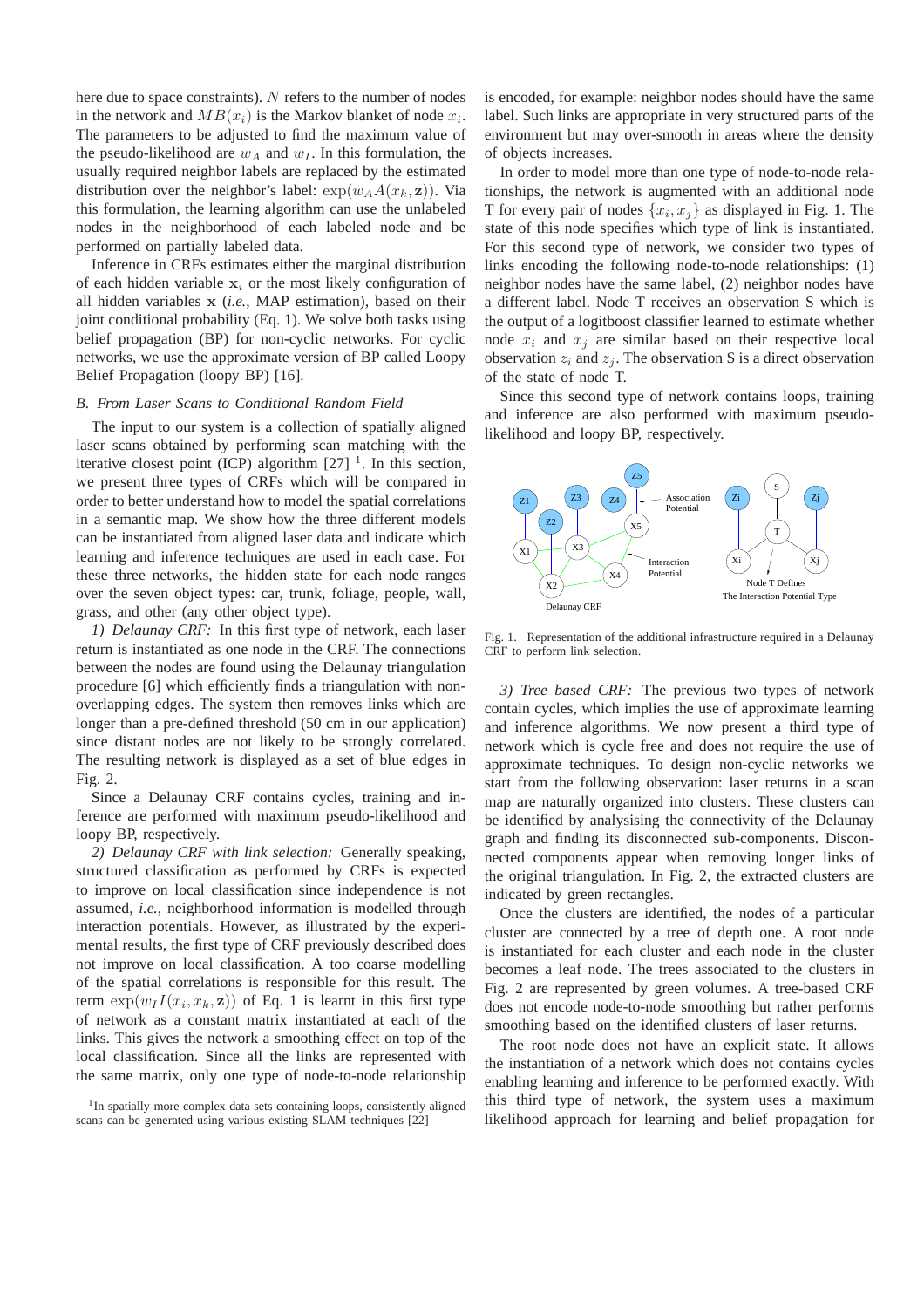inference. The possibility of using exact learning and inference is a strong advantage compared to the absence of theoretical results in terms of convergence of maximum pseudo-likelihood learning and loopy belief propagation.



Fig. 2. Representation of a Tree based CRF in one region of a graph generated from data. The trajectory of the vehicle is displayed in orange. Laser returns are instantiated as nodes in the network and connected using the Delaunay triangulation. Nodes and edges are plotted in dark and light blue, respectively. Identified clusters are indicated by the green rectangles while root nodes are plotted in green. Root nodes are connected to all nodes in the cluster but for clarity this is represented by a rectangle enclosing the cluster.

# IV. FEATURES FOR OBJECT MAPPING

As formulated in Eq. 1, the computation of the posterior probability requires the set of observations z. In this work, z consists of high-dimensional feature vectors f computed for each scan return. f results from the concatenation of three types of features, geometric features, visual features and features extracted from on-line datasets:

$$
\mathbf{f} = [\mathbf{f}_{\text{geo}}, \mathbf{f}_{\text{visu}}, \mathbf{f}_{\text{www}}], \tag{2}
$$

Geometric and visual features are first described. We then show how on-line labeled datasets freely available on the internet can provide additional binary features.

# *A. Geometric Features*

Geometric features capture geometric properties of the objects in the laser returns. The feature vector computed for one scan return has a dimensionality of 231 and results from the concatenation of 38 different multi dimensional features. Due to limited space we only present a subset of these features below:

$$
\mathbf{f}_{\text{geo}}(i, z_A) = [\mathbf{f}_{\text{dist}}, \mathbf{f}_{\text{angle}}, \mathbf{f}_{\text{cor}}, \mathbf{f}_{\text{cluster}}, \ldots], \tag{3}
$$

where i indexes one of the returns in scan  $z_A$ .

 $f_{\text{dist}}$  or distance features are computed for each return  $z_{A,i}$ in scan A as its distance to other points in scan A:

$$
\mathbf{f}_{\text{dist}}\left(i,k,z_A\right) = \|z_{A,i} - z_{A,i+k}\|,\tag{4}
$$

where k varies from  $-10$  to  $+10$ .

f<sub>angle</sub> or angle features are computed as angles formed by various configurations of neighbor returns:

$$
\mathbf{f}_{\text{angle}}\left(i, k, l, z_A\right) = \|\angle \left(\overline{z_{A,i-k}z_{A,i}}, \overline{z_{A,i}z_{A,i+l}}\right)\|.
$$
 (5)

where k and l vary from  $-10$  to  $+10$ . These two first types of features provide information about the local shape of the scan around return i.

 $f_{\text{oor}}$  or out of range features count the number of "out" of range" beams between pairs of successive returns. These features allow the representation of open areas between valid beams of the laser scan.

fcluster consists of various features computed to describe a cluster of laser returns. Cluster of returns within a single scan are extracted based on a simple distance criteria and characterized through the following quantities: geodesic length of the cluster, length of its two principal components, error generated by the fit of a spline to the cluster points. Note that two returns in the same cluster have the same  $f_{cluster}$  vector. The aim of the  $f_{cluster}$  features is to capture the organization of objects at the scale of one laser scan.

## *B. Visual Features*

In addition to laser range scans, our system incorporates visual appearance by projecting the laser returns into camera images collected by a calibrated camera mounted on the vehicle, similar approach to [7, 19].

The CRF learned with a logitboost based algorithm can not only integrate geometric information but also any other type of data and, in particular, visual features extracted from monocular color images. As a consequence, the system extracts features in a region of interest (ROI) defined around the projection of each return into the corresponding image. The parameters required to carry out the projection are defined through the camera laser calibration procedure developed in [26]. The size of the ROI is changed depending on the range of the return. This provides a mechanism to deal with changes in scales across images. It was verified that the use of a size varying ROI improves classification accuracy by 4%.

The visual feature vector associated to each return has a dimensionality of 1239 and results from the concatenation of 51 multi-dimensional features computed in the ROI. Due to limited space, we only describe the most important of these features:

$$
\mathbf{f}_{\mathrm{visu}}(i) = [\mathbf{f}_{\mathrm{pyr}}, \mathbf{f}_{\mathrm{rgb}}, \mathbf{f}_{\mathrm{hsv}}, \mathbf{f}_{\mathrm{haar}}, \mathbf{f}_{\mathrm{edges}}, \mathbf{f}_{\mathrm{lines}}, \mathbf{f}_{\mathrm{sift}}, \ldots], \quad (6)
$$

where index  $i$  refers to the ROI associated to return  $i$ .

 $f_{\text{pvr}}$  returns texture information encoded as a vector containing the steerable pyramid  $[21]$  coefficients of ROI i as well as the minimum and the maximum of these coefficients. These extrema are useful to classify cars which from most point of views have a relatively low texture maxima due to their smooth surface.

 $f_{\text{rgb}}$  and  $f_{\text{hsv}}$  return a 3D histogram of the RGB and HSV data in ROI i.

 $f_{\text{haar}}$  returns Haar features of ROI i computed using the integral image approach proposed in [25].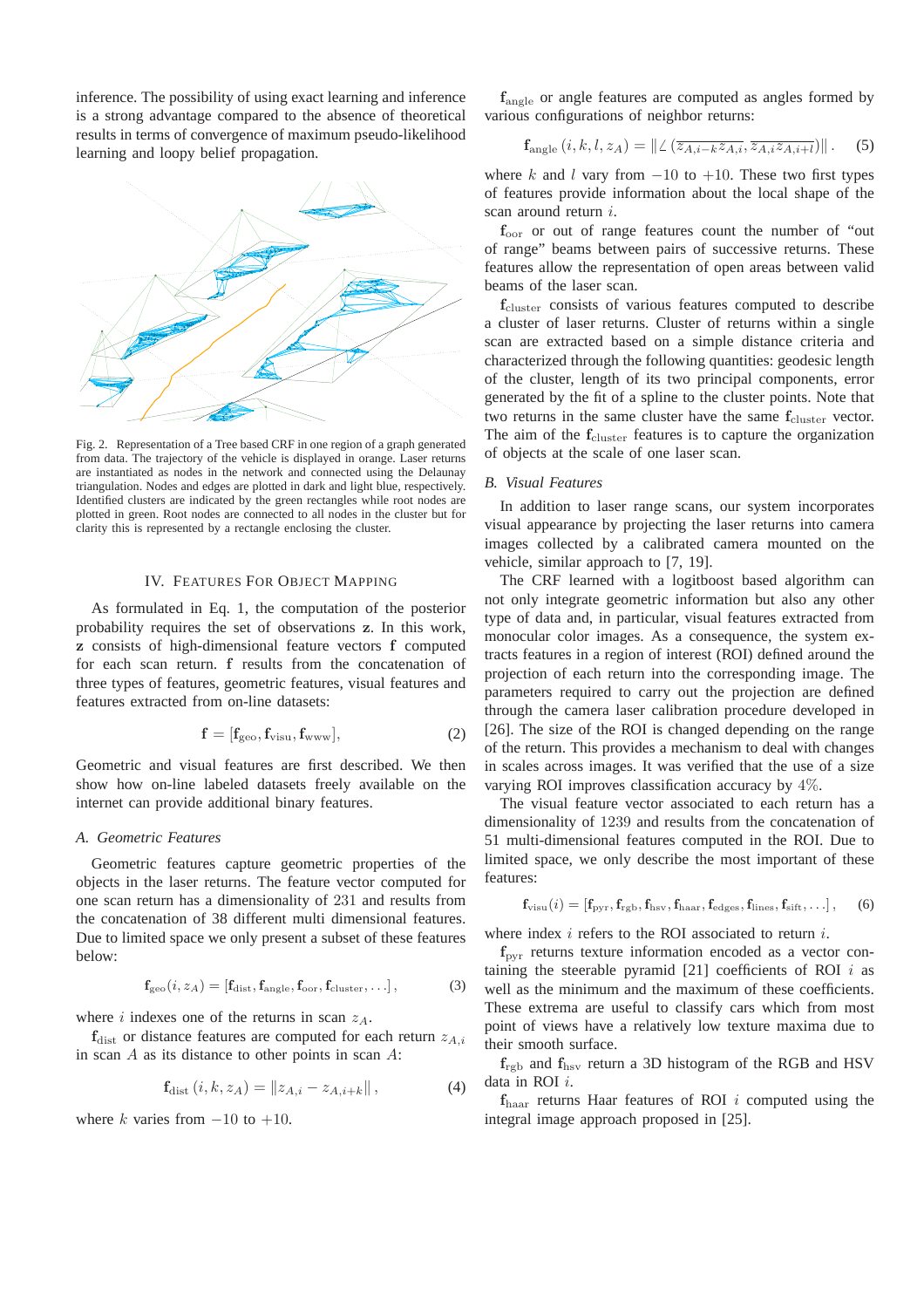fedges uses a Canny edge detector to extract the number of pixels within ROI  $i$  recognized as belonging to an edge.

 $f_{\text{lines}}$  processes the whole image with the line detector [1] and extracts the number of lines intersecting ROI  $i$  as well as the maximum length of this subset of lines.

 $f_{\text{sift}}$  counts the number of Sift features [14] found in ROI *i*.

#### *C. Using On-line Datasets*

In our datasets, some of the classes such as the class people have no more than one hundred training samples. This can be detrimental to the accuracy of the classifier. To compensate for the lack of training data, we have used binary features computed with classifiers trained on on-line datasets. Across the web, large labeled datasets such as the LabelMe dataset [2] can be used to learn binary classifiers on large amount of training data. We used the LabelMe data to train binary object detectors for each of the ten classes: car, tree trunk, foliage, pedestrian, building, grass, road, pole, fence and road; and applied these detectors to our data to generate an additional binary feature vector  $f_{www}$  of dimensionality 10.

In addition to an algorithm which can be trained with partially labeled data, the use of on-line labeled data sets decrease the labelling effort. The results reported in Sec. V-B.4 with respect to the  $f_{www}$  features show the right trend while no significant improvement has been obtained yet. This part of the work is preliminary and aims at introducing the idea of generating additional features as output of classifiers trained on on-line datasets. We believe that understanding the requirements for features to be portable from standard datasets to a given robotics application is crucial for large-scale autonomy and this paper opens up this direction of research.

#### V. EXPERIMENTAL RESULTS

# *A. Experimental Setup*

Experiments were performed using outdoor data collected with a modified car traveling at 0 to 40 km/h along a 3km long trajectory. The car drove in a university campus which has structured areas with buildings, walls and cars, and unstructured areas with bush, trees and lawn fields. The overall dataset contains 4500 images representing 20 minutes of logging. Laser and vision data was acquired at a frequency of 4Hz. The laser sensor used belongs to the family of SICK devices and the camera was a high-resolution wide angle Hanvision camera.

The evaluation of the classifier was performed on a ten-fold cross validation setup which involves training each classifier on nine tenth of the trajectory and testing it on the remaining one tenth. These two operations are repeated ten times by changing the testing and training sets accordingly. The results presented below are averaged over the cross validation runs.

Each set of scans was converted into a probabilistic network as described in Sec. III-B. Training and testing sets were partly hand labeled to provide labels to the learning algorithm and a ground truth to evaluate classification accuracy.

The properties of the training and testing sets averaged over the ten tests are provided in Table I.

|              | Length vehicle   | # scans | $#$ nodes |
|--------------|------------------|---------|-----------|
|              | trajectory       | total   | total     |
|              |                  | labeled | labeled   |
| Training set | $2.6 \text{ km}$ | 3843    | 67612     |
|              |                  | 72      | 5168      |
| Testing set  | $290 \text{ m}$  | 427     | 7511      |
|              |                  |         | 574       |
|              |                  |         |           |

TABLE I

PROPERTIES OF THE TRAINING AND TESTING SETS

# *B. Classification Performance*

This section presents the classification performances obtained with the three models presented in Sec. III-B. Results for local classification are first presented in order to provide a baseline for comparison.

*1) Local Classification:* A seven-class logitboost classifier is learned and instantiated at each node of the network as the association potential A (Eq. 1). Local classification, *i.e.*, classification which does not take neighborhood information into account is performed with the confusion matrix presented in Table II. This confusion matrix displays a strong diagonal which corresponds to an accuracy of 90.4%. A compact characterization of the confusion matrix is given by precision and recall values. These are presented in Table III. Averaged over the seven classes, the classifier achieves a precision of 89.0% and a recall of 98.1%.

| Truth \ Inferred | Car  | Trunk         | Foliage | People | Wall | Grass | Other  |
|------------------|------|---------------|---------|--------|------|-------|--------|
| Car              | 1967 |               |         | 10     |      |       | 48     |
| Trunk            |      | 165           | 18      |        |      |       | 11     |
| Foliage          | 25   | 18            | 1451    |        | 24   |       | $\tau$ |
| People           | 6    | $\mathcal{D}$ |         | 145    |      |       |        |
| <b>Wall</b>      |      | 6             | 21      |        | 513  |       | 39     |
| Grass            |      |               |         |        |      | 146   |        |
| Other            | 54   |               | 123     |        | 24   |       | 811    |

TABLE II

| LOCAL CLASSIFICATION: CONFUSION MATRIX |  |  |
|----------------------------------------|--|--|
|----------------------------------------|--|--|

| In %      | Car  | Trunk | Foliage | People | Wall | Grass | Other |
|-----------|------|-------|---------|--------|------|-------|-------|
| Precision | 96.6 | 81.7  | 91.3    | 90.1   |      | 95.4  | 79.5  |
| Recall    | Q7 Q | 99.3  | 96.4    | 99.7   | 98.5 | 99.9  | 95.4  |

TABLE III

LOCAL CLASSIFICATION: PRECISION AND RECALL

# *2) Delaunay CRF classification:*

*a) CRF without built-in link selection:* the accuracy achieved by this first type of network is 90.3% providing no improvements on local classification. As developed in Sec. III-B.2, the modelling of the spatial correlation is too coarse since it contains only one type of link which cannot accurately model the relationships between neighbor nodes. As a consequence, the links end up representing the predominant relationship in the data. In our application the predominant neighborhood relationships are of the type "neighbor nodes possessing the same label". The resulting learned links enforce this "same-to-same" relationship across the network leading to over smooth estimates and explaining why this class of networks fails to improve on local classification. To verify that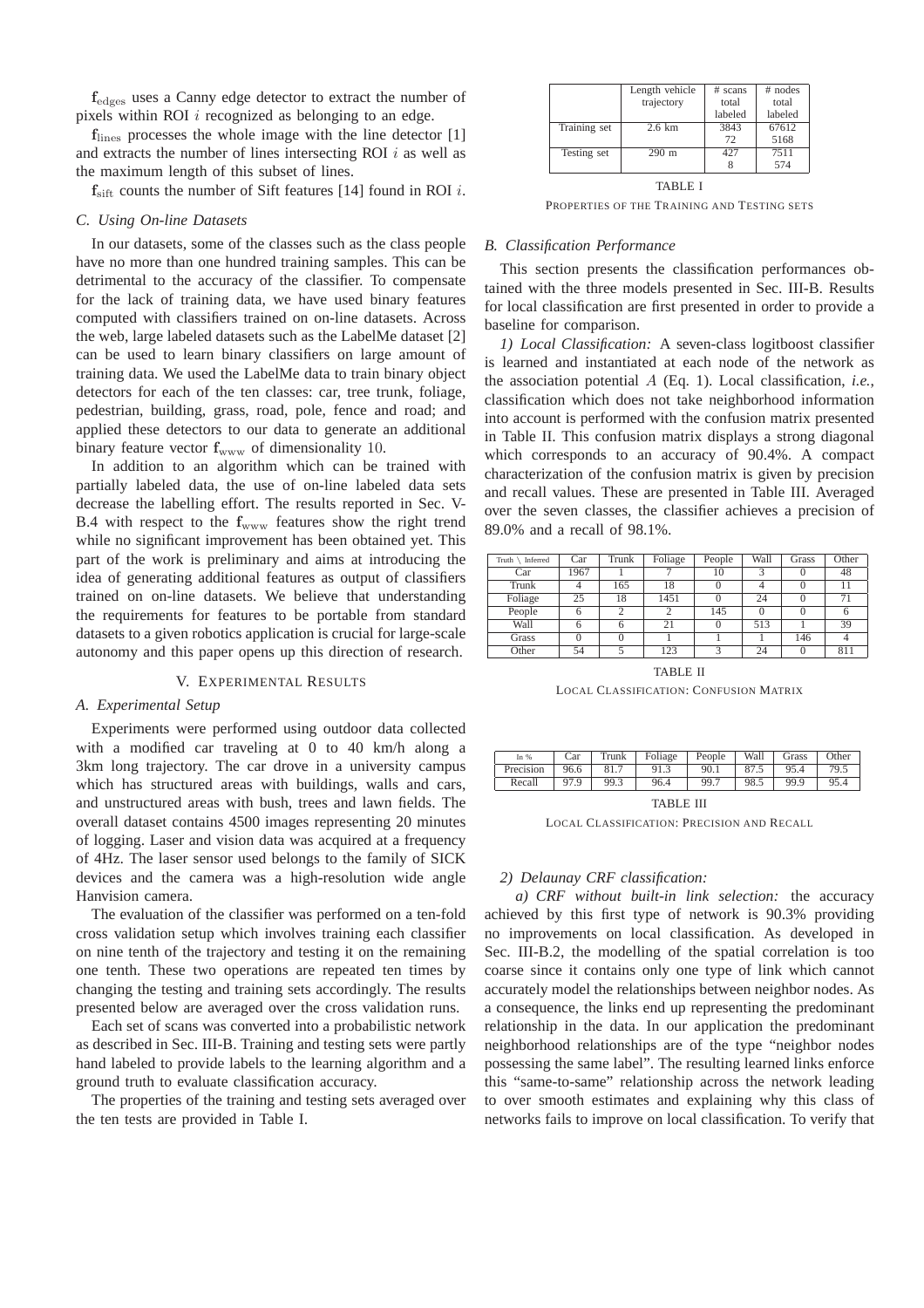a better modelling of the CRF links improves the classification performance, we now presents results generated by the second proposed type of CRF, characterized by a built-in link selection process.

*b) CRF with built-in link selection:* the accuracy achieved by this second type of network is 91.4% which corresponds to 1.0% improvement in accuracy. Since the local accuracy is already high, the improvement brought by the network may be better appreciated when expressed as a reduction of the error rate of 10.4%. This result validates the claim that a set of link types encoding a variety of node-tonode relationships is required to exploit the spatial correlations in the laser map.

*3) Tree based CRF classification:* The two types of networks evaluated in the previous section contain cycles and require the use of approximate learning and inference techniques. The tree based CRFs presented in Sec. III-B.3 avoid these issues by allowing the use of exact learning and inference procedures.

This third type of network achieves an accuracy of 91.1% which is slightly below the accuracy given by a CRF with link selection while still improving on the CRF without link selection. However, the major improvement brought by this third type of network is in terms of computational time. Since the network has the complexity of a tree of depth one, learning and inference, in addition to being exact, can be implemented very efficiently. As displayed in Table IV, a tree based CRF is 80% faster at training and 90% faster at testing than a Delaunay CRF. Since both network types use as their association potential the seven classes logitboost classifier, they require the same features extracted from a scan and its associated image in 1.2 secs on average. As shown in Table I, the test set contains 7511 nodes on average which suggests that the tree based CRF approach is in its current state is very close to real time, feature extraction being the main bottleneck.

|                                       | Feature Extraction | Learning<br>(training set) | Inference          |  |  |  |
|---------------------------------------|--------------------|----------------------------|--------------------|--|--|--|
|                                       | (per scan)         |                            | (test set)         |  |  |  |
| Delaunay CRF<br>(with link selection) | $1.2$ secs         | $6.7$ mins                 | $1.5 \text{ mins}$ |  |  |  |
| Tree based CRF                        | $1.2 \text{ secs}$ | $1.5 \text{ mins}$         | $10.0$ secs        |  |  |  |
| <b>TABLE IV</b>                       |                    |                            |                    |  |  |  |

# COMPUTATION TIMES

*4) Using on-line data sets for training:* Based on the LabelMe set, 10 binary object detectors are trained using the logitboost algorithm. The 10 classes considered are: car, tree trunk, foliage, pedestrian, building, grass, road, pole, fence and road. Since the LabelMe dataset contains vision data only, these binary classifiers are vision based detectors and, in order to use their output as additional features, we run them on the ROIs selected in each image of our urban dataset (the selection of these ROIs is performed as described in Sec. IV-B).

Within our urban dataset as well as within the LabelMe dataset, the size of the selected ROIs are not constant which requires designing the various vision features in such a way that the dimensionality of the vector  $f_{\text{visu}}$  is independent of the ROI size. Our approach consist in using features which are distributions (e.g. an histogram with a fixed number of bins) and whose dimensionality is constant (e.g. equal to the number of bins in the histogram). A larger ROI leads to a better sampled distribution (e.g. a larger number of samples in the histogram) and the actual feature dimensionality remains invariant.

The use of these additional  $f_{www}$  features slightly improves the local classification accuracy from 90.4% to 90.6%. We believe that there is no further increase in accuracy due to the fact that the lighting conditions in the two datasets differ significantly (our urban dataset contains images which are on average much darker than the ones in the LabelMe dataset). In the context of preliminary investigations, these results are encouraging and future tests will involve datasets with more similar lighting conditions.

# *C. Map of Objects*

This section presents a visualization of the mapping results. It follows the lay out of Figure 3 in which the vehicle was travelling from right to left.

At the location of the first inset, the vehicle was going up a straight road with a fence on its left and right, and, from the foreground to the background, another fence, a car, a parking meter and bush. All these objects were correctly classified with the fences and the parking meter identified as other.

In the second inset, the vehicle was coming into a curve facing a parking lot and bush on the side of the road. Four returns misclassified as other can be seen in the background of the image. The class other regularly generated false positives which is possibly caused by the dominating number of training samples in this class. Various ways of re-weighting the training samples or balancing the training set were tried without significant improvements.

While reaching the third inset, a car driving in the opposite direction came into the field of view of our vehicle's sensors. The trace let by this car in the map appears in the magnified inset as a set of blue dots along side our vehicle's trajectory. Dynamic objects are not explicitly considered within this work. They are assumed to move at a speed which does not prevent ICP from performing accurate registration. In the campus areas where the data was obtained, this assumption has proven to be valid. In spite of a few miss-classifications in the bush on the left side of the road, the pedestrians on the side walk are correctly identified and the wall of the building is recognised.

Entering the fourth inset, our vehicle was facing a second car, scene which appears in the map as a blue trace intersecting our vehicle's trajectory. Apart from one miss-classified return on one of the pedestrians, and one miss-classified return on the tree in the right of the image, the inferred labels are accurate. Note that the first right return is correctly classified illustrating the accuracy of the model at the border between objects.

# VI. CONCLUSIONS

This paper introduces a novel approach for object mapping in outdoor environments. Our technique applies conditional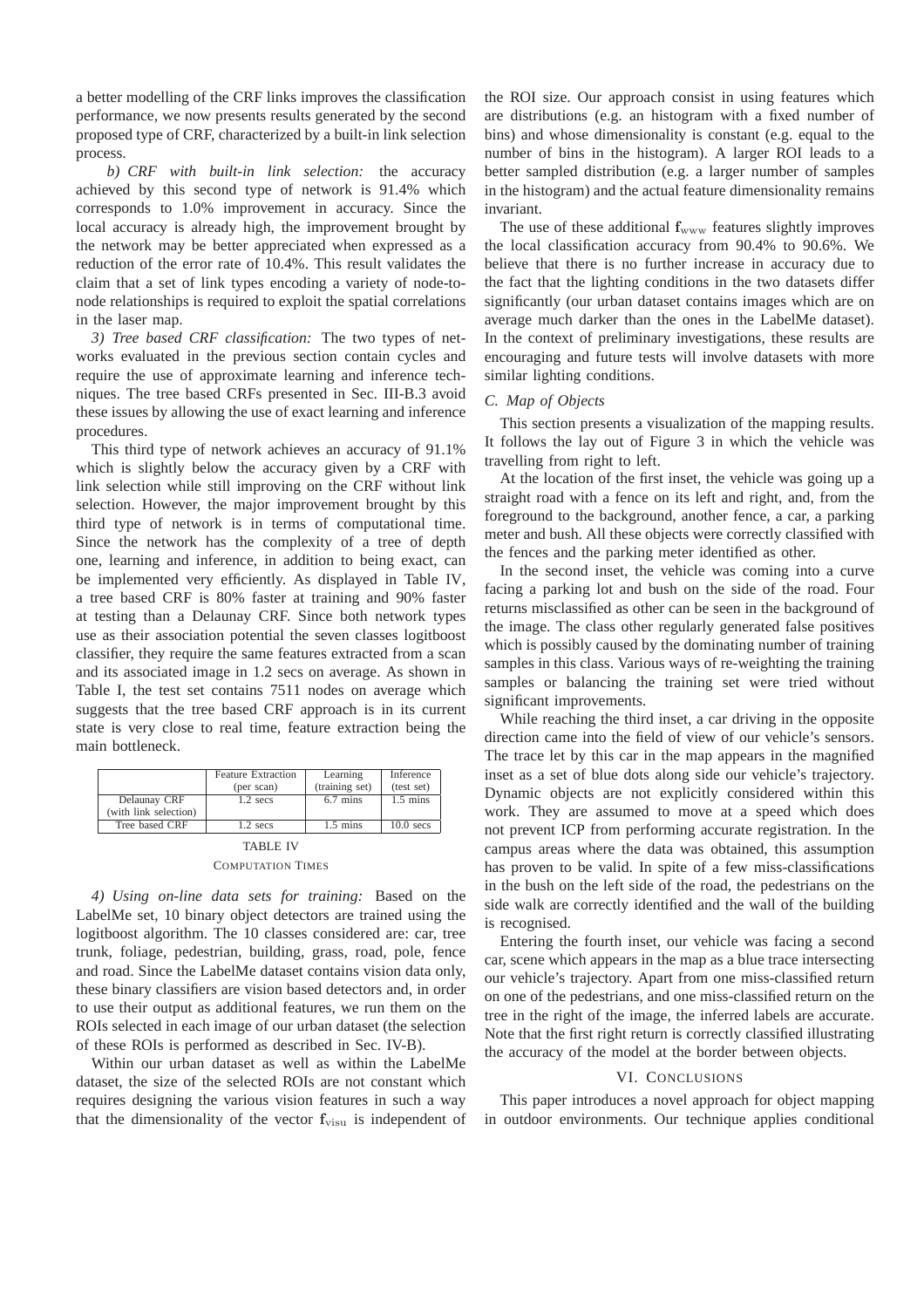



image number:2058





Fig. 3. Visualization of 750 meters long portion of the estimated map of objects with total length of 3km. The map was generated using the tree based CRF model. The legend is indicated in the bottom left part of the 2D plane. The color of the vehicle's trajectory is specified in the bottom right part of the same plane. The coordinate in the plane of the map are in meters. Each inset is magnified and associated to an image displayed with the inferred labels projected back onto the original returns. The location of the vehicle is shown in each magnified patch with a square and its orientation indicated by the arrow attached to it. The laser scanner mounted on the vehicle can be seen in the bottom part of each image.